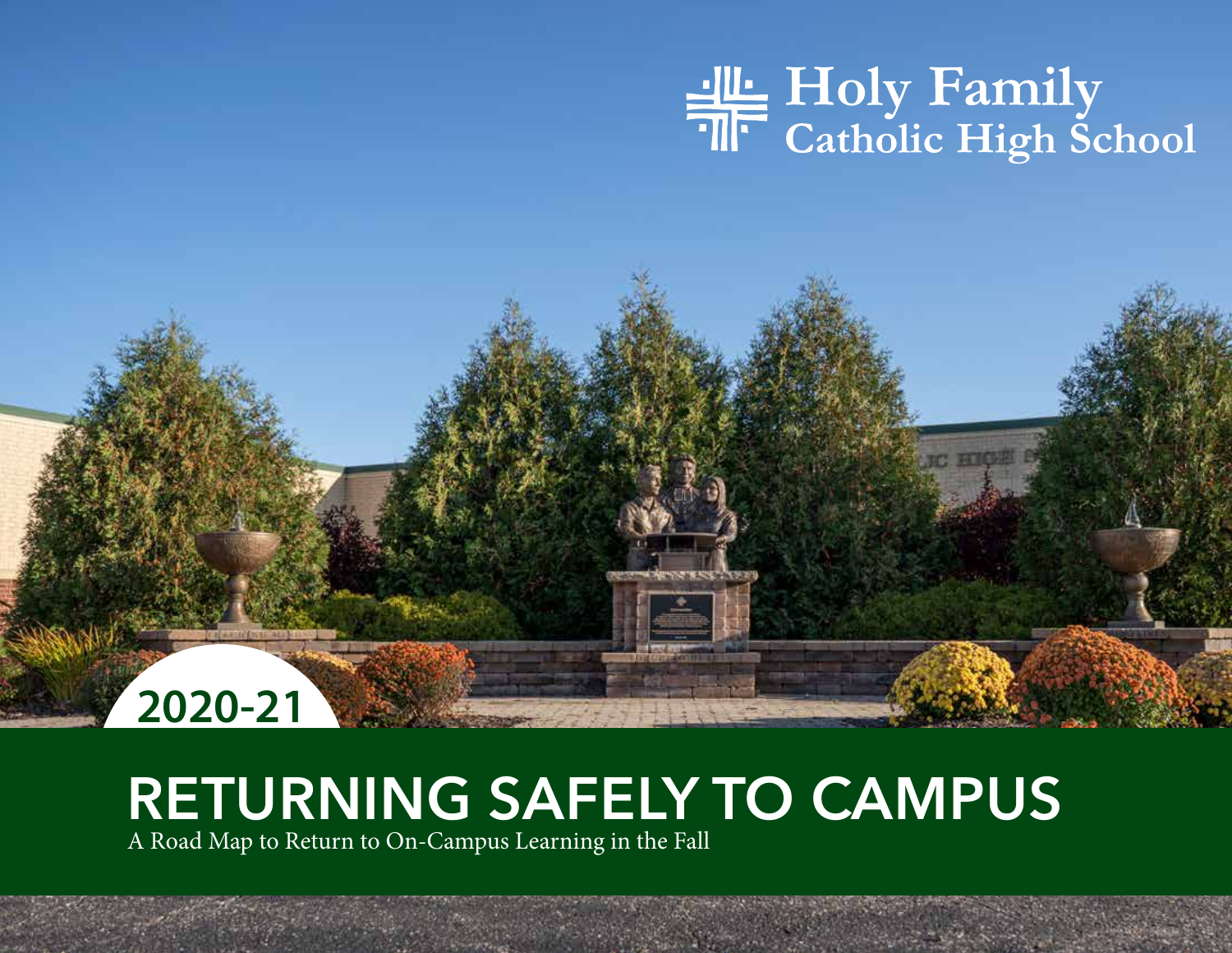# **A LETTER TO OUR COMMUNITY**

was<br>Dear Holy Family parents and students,



As we close the chapter on a spring and summer of online learning, we would like to share our profound gratitude to all of you. The manner in which the Holy Family community responded to the unanticipated and unprecedented COVID-19 disruption is nothing short of extraordinary. We wish to thank parents, students, faculty, and staff for your strength, patience, fortitude, and resilience. Time and again over these past six months, you remind us of the generous spirit and gracious goodwill that defines this remarkable "family."

Today, we are pleased to share with you our road map for the coming 2020-21 academic year. Assuming that health and safety restrictions do not prohibitively tighten, as shared this past June, we plan to return to on-campus learning in the fall. Our Catholic Lasallian mission to teach minds, touch hearts, and transform lives compels us to seek pathways that lead us to be together on campus. To this end, our planning has focused on maximizing and leveraging every resource as well as our collective creative and innovative spirits to ensure the integrity, consistency, and breadth of the Holy Family experience.

**Our highest priority in returning to campus is the health, safety, and well-being of our students, faculty, and staff. Our return to campus must come with the resolute commit**ment from all of us-students, parents, and employees-to be responsible to each other to ensure the safety of all. We will ask every member of the Holy Family community to practice research-based hygiene and adhere to our behavioral and health policies and protocols, especially self-screening and remaining at home when ill. While we understand that we cannot eliminate all risk to our community, we must all agree to practice newly adopted policies and protocols with the aim of reducing the risk of virus transmission and support our capacity to remain on campus. Be assured, we will be continually monitoring, evaluating, and adjusting as necessary.

This road map does not cover every detail or attempt to account for all contingencies. It simply cannot. We hope it provides you with some clarity about how we envision instruction and campus life in the fall. We know you will have questions, and want to iterate our availability and desire to respond to your questions or concerns. As we move forward, **we will continue to share any revisions and new information.** 

As we transition into the 2020-21 school year, we remain mindful of the critical role human relationships play in the life and development of our students. More than anything, in-person, human relationships are at the heart of every student's learning experience. Those connections provide the foundation for inspiring and authentic learning. Undoubtedly, the coming year will present us with continued challenges, but also opportunities and blessings. May we remain patient and kind, and never forget each of us is experi**encing this time with our unique perspectives, responsibilities, and situations. We are confident in our community's ability to respond with continued patience, compassion, and genuine concern as we care for each other.**

Our community, in the holy presence of God, is precisely what breathes life into Holy Family. Words cannot adequately express enough the amount of joy and enthusiasm with which we await your arrival back to campus. In the meantime, may you remain healthy, may you be blessed, and may you share in the same excitement to be back together.

Live Jesus in our hearts – Forever!

Go FIRE!

Michael Brennan, President **John Dols, Principal**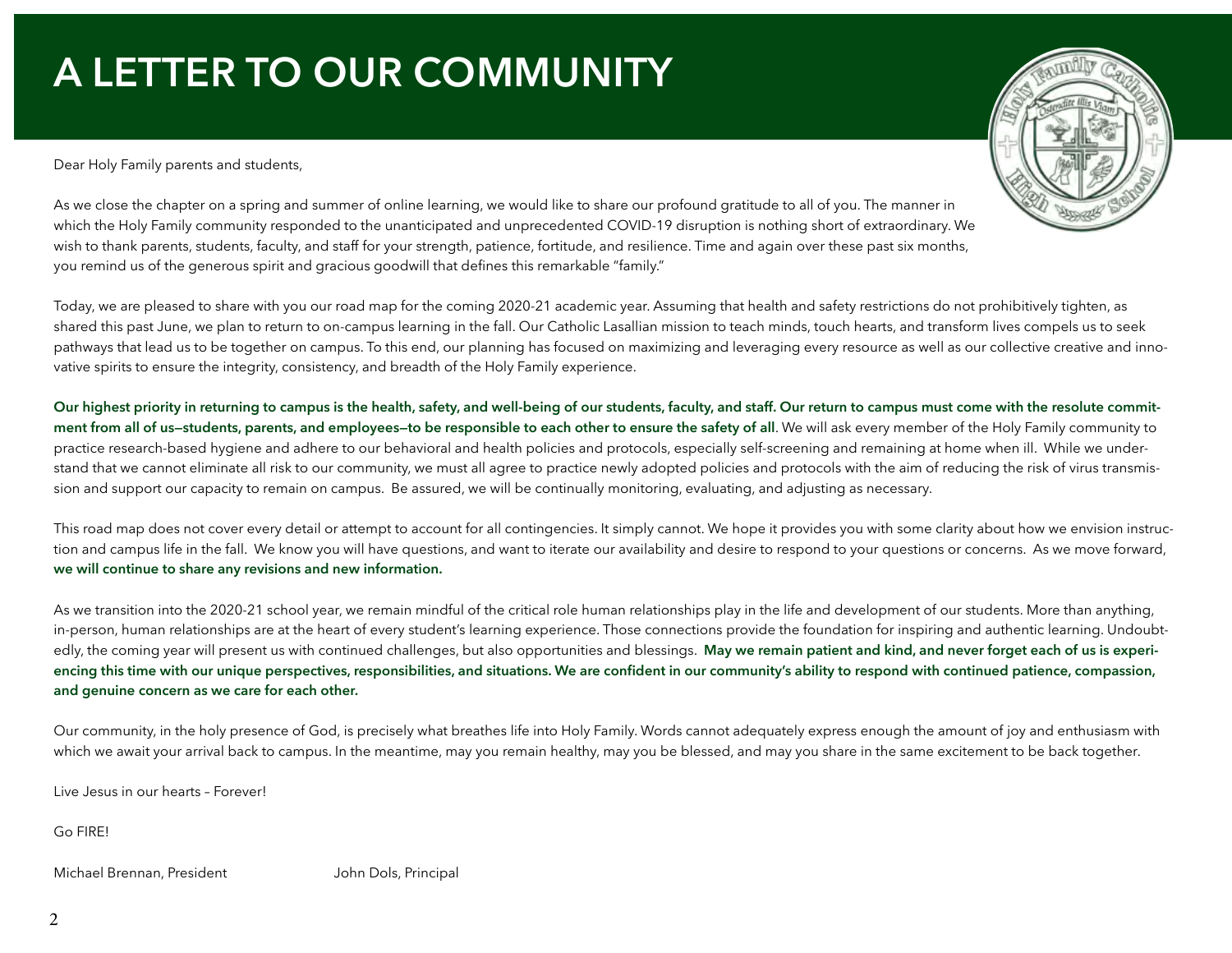# **PLANNING FOR OUR RETURN TO CAMPUS**

Holy Family's 2020-21 planning efforts began in the late spring as we moved our online learning into summer school online learning, slowly and carefully reopening the campus for summer activities. Throughout the summer months, our focus remained on "HOW CAN WE?", instead of why we can't return to campus. To that end, two teams—an educational programming design team and a facility and behavioral compliance team—comprised of administrators, teachers, and experienced legal and industry professionals used every resource available to be innovative, intentional, and measured in our planning to return to campus this fall.

Our decisions are based on research and informed by medical experts. As administrators, we regularly review information specific to schools from the CDC, Minnesota Department of Health, the University of Minnesota's Center for Disease Research and Policy, and the Archdiocese of Saint Paul and Minneapolis, as well as knowledge gained by schools across the world.

Both teams were charged with maintaining and improving program integrity and fidelity, while creating a safe and healthy environment for the 2020-21 school year in a manner consistent with Holy Family's vision, mission, and values, and at a level that meets reasonable parent and faculty expectations, regardless of the particular mode of delivery. We are able to return to on-campus learning through investments in technology, installation of safety enhancements in high-touch and use spaces, and professional development of faculty, as well as creative use of scheduling, spacing, and staffing.

# **GUIDING ASSUMPTIONS**

- The health and safety of all community members is of paramount importance, including physical health and the emotional well-being of our students, as well as our employees.
	- Given the Holy Family vision, mission, and values, and its philosophical commitment to a relational model of learning, we should find ways to be together for on-campus learning whenever possible.
	- We will follow public health and safety guidelines.
	- We will utilize the Minnesota Department of Health and the CDC coronavirus guidelines as our main reference points for our ongoing assessment of risk.
	- We will define procedures and protocols to open and operate safely across as many program areas as possible.
	- With the understanding that public health and safety guidelines related to school operations will likely shift multiple times during the duration of COVID-19 pandemic, we will need to plan for the possibility of having to pivot quickly from one set of operating norms to another.

Our plan is for a return to on-campus learning this fall.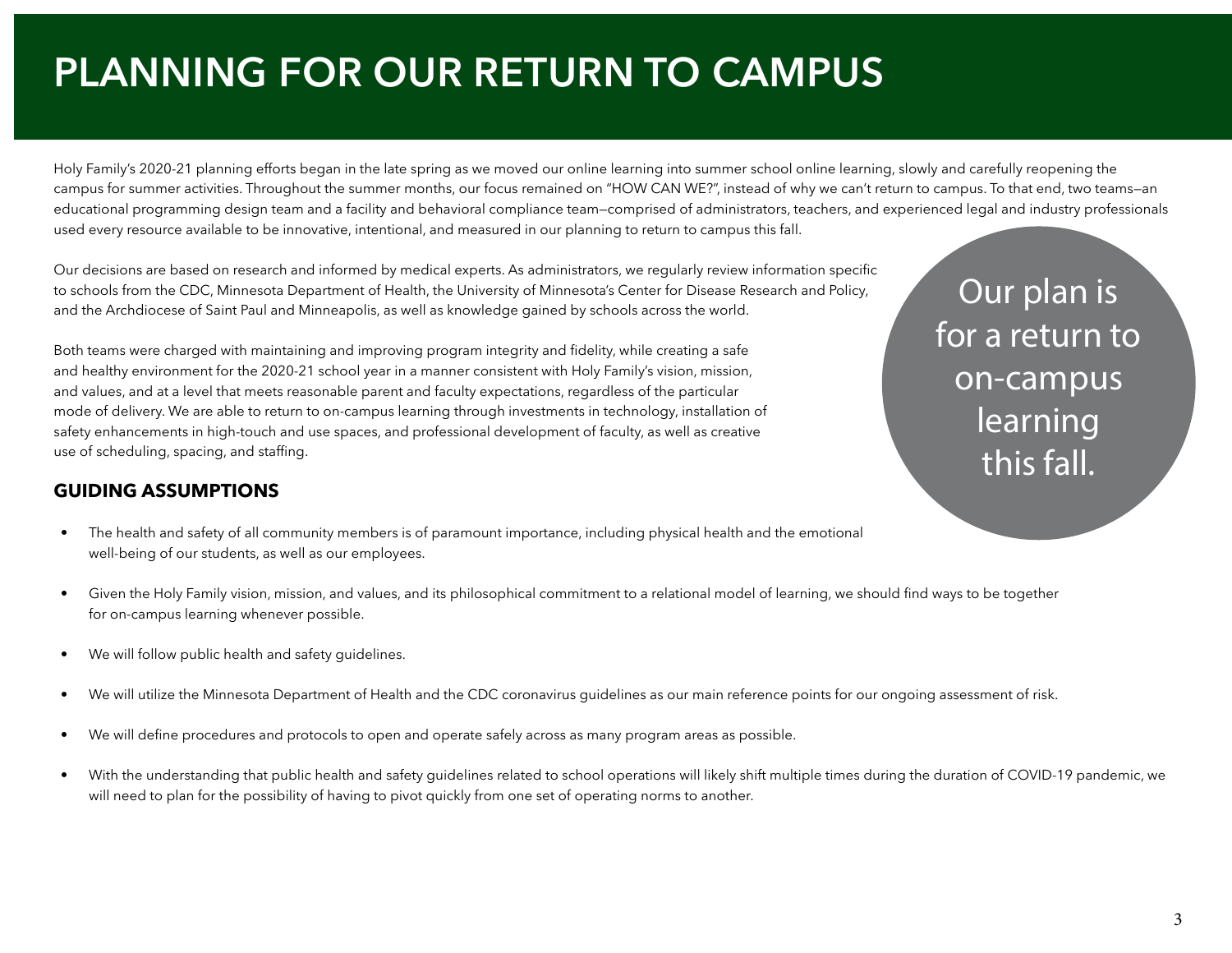# **PLANNING, PREPARTION AND INVESTMENT PRIORITIES FOR AN ON-CAMPUS RETURN**



### **FACULTY PROFESSIONAL DEVELOPMENT**

Holy Family will focus on training and professional development opportunities that will allow faculty to continue to pursue excellence whether they are teaching in person, in a hybrid model, or entirely online learning dynamic. All faculty will participate in ongoing curriculum training to better support in person and distance-learning. **All Fridays are early release days for students to allow continued professional development for faculty and staff.**

### **TECHNOLOGY**

SourceWell Technology is supporting instructional technology solutions for all learning scenarios including onsite technology upgrades to facilitate and improve the experience for on-campus and remote learners. Faculty will be able to teach students present in the classroom while providing synchronous and asynchronous learning for students learning from home. Students are required to own appropriate devices to eliminate student-to-student shared electronics as well as providing equity in transition to online learning if needed. (Please refer to your back-to-school mailer for information regarding our new technology requirement.)



# **SPACING AND EXPOSURE MITIGATION**

Classrooms will be standardized to best utilize the space—desks facing forward and using the full extent of the classroom. Classroom locations will be adjusted to group students by grade as much as possible. The hallways will be configured for movement in one direction when possible, utilizing the width of our hallways to maintain social-distancing when students and/or staff need to move to a different academic wing. Students' locker use will be limited. Outdoor eating areas will be created for lunch periods (as weather allows). Transparent plexiglass dividers will be installed in common areas like the Information Center, Main Office, Counseling Offices, and all teacher desks. All individuals in the building, including visitors, must wear face coverings in accordance to Governor Walz's [Executive Order 20-81](https://www.leg.state.mn.us/archive/execorders/20-81.pdf). We are, however, seeking further clarification on the order's directives to schools and will share that soon.



# **HEALTH PROTOCOLS AND PPE PROCUREMENT**

Following CDC, Archdiocesan, and State guidelines, the core of our safety strategy is a strong partnership with parents to ensure that health screenings take place before coming to school and as students arrive. Students should remain home when ill, maintaining physical distance, practicing good hygiene, and having procedures in place for handling any illness that develops at school. Additionally, over the summer months the following investments and enhancements were made: PPE procurement, hiring of additional faculty members to allow for classroom spacing of students, touchless faucets and paper towel dispensers, 30 additional hand sanitizers stations, increased fresh air flow to the highest recommended level, and Merv 13 filters installation in all roof top units. Holy Family is providing one face mask per student and masks and shields to faculty.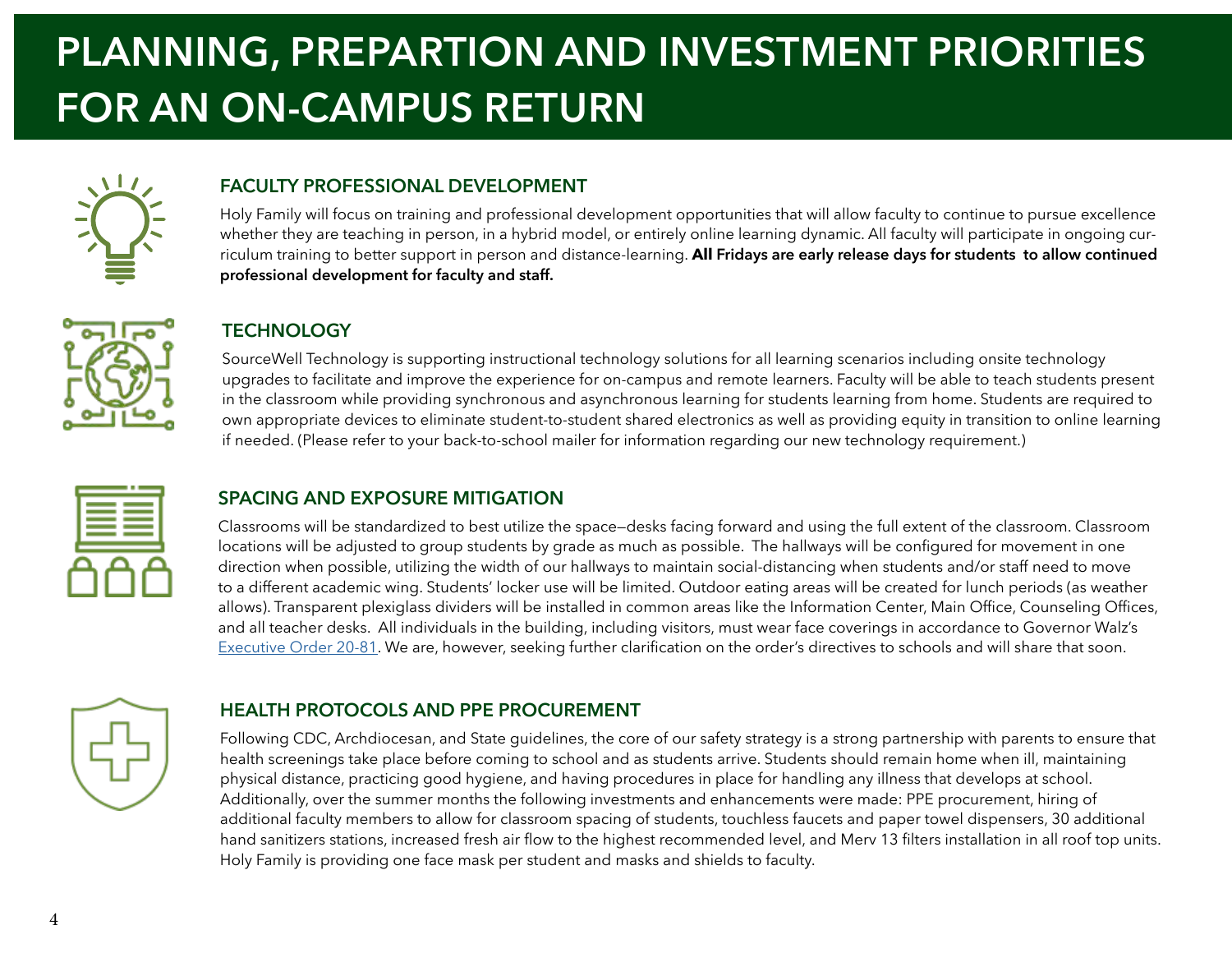# **SUPPORT A HEALTHY CAMPUS**

**PLANNING FOR OUR RETURN TO A SHANNING FOR OUR RETURN TO A PLANNING TO A PLANNING TO A PLANNING TO A PLANNING TO A PLANNING TO A PLANNING TO A PLANNING TO A PLANNING TO A PLANNING TO A PLANNING TO A PLANNING TO A PLANNING** 

# **HEALTH AND SAFETY**

Creating and maintaining a healthy campus environment is essential and will require our community's support and participation. We understand that a healthy campus includes the mental and emotional well-being of our students and employees. We will practice patience as we help our students adjust. We ask for your cooperation and commitment to these guidelines, as together, we maintain the safest possible experience for students, faculty, and staff. Weekly CANVAS sessions, lower than average counselor-to-student ratios, and our caring faculty and staff allow us to support our students proactively.

# **Our Commitment**



Screening kiosks supervised by school staff will be used at each entrance. Spacing of six feet or more will be required of those waiting for screening.



**HAND WASHING**

Conveniently located and regularly maintained hand washing and sanitizing stations will include posted reminders.



### **RESPIRATORY HYGIENE & ETIQUETTE**

Educate and encourage staff and students on correct cough etiquette; employ mask usage as directed in [Executive Order 20-81](https://mn.gov/governor/assets/EO%2020-81%20Final%20Filed_tcm1055-441323.pdf).



### **FREQUENT SANITIZING**

Frequent cleaning and using COVID-19 sanitization best practices will be employed.



# **COMPLIANCE OFFICER**

A designated staff member will ensure all individuals are following the rules and protocols.

# **Your Commitment**

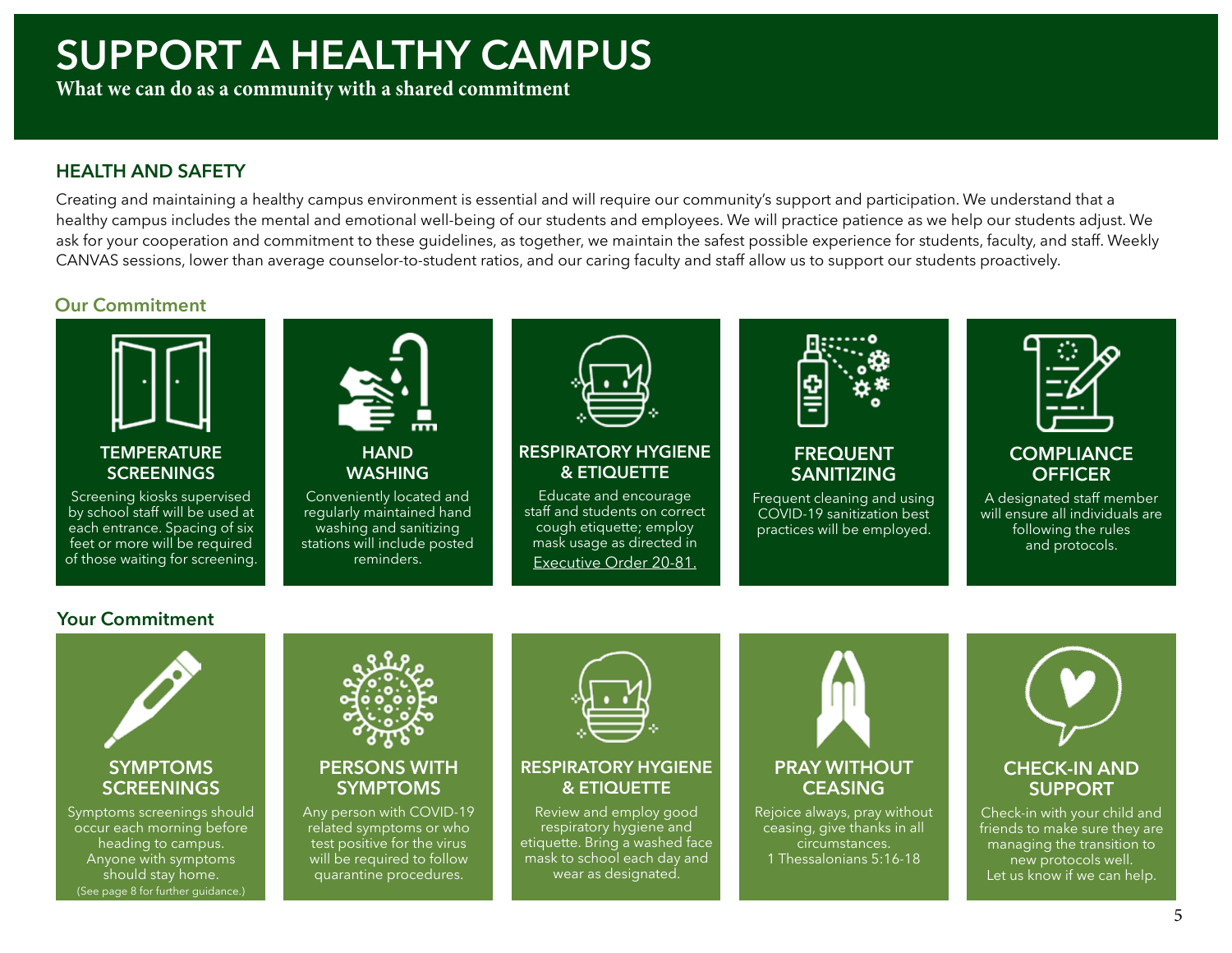# **2020-21 RETURN-TO-CAMPUS SCENARIOS**

# **OPTIONS FOR LEARNING**

Holy Family plans to return to full-time on-campus learning this fall. Alternate plans include offering two additional high-quality learning scenarios: on-campus hybrid and full-time online learning. We believe all of these to be strong, viable options for implementation as required during the coming school year. Our planning was informed by critical areas of importance—health and safety, and Holy Family program integrity, including academics, arts, clubs, and athletics.

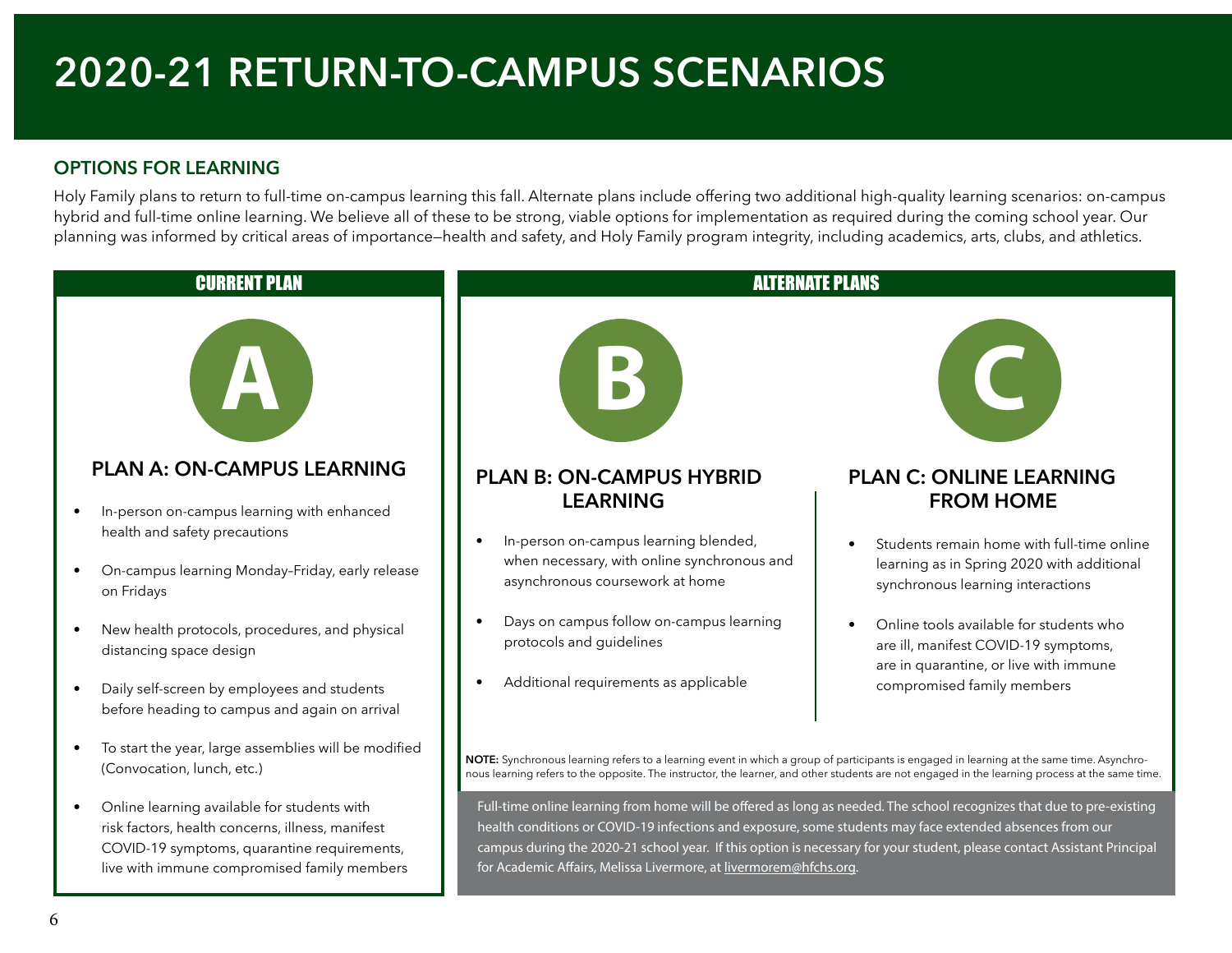# **RE-OPENING AT A GLANCE**



**ARRIVAL** Students enter the building through the front, A-wing, or bus lobby doors. Screening will occur before entering.



**MASS** Daily Mass will be offered to Holy Family students and staff with appropriate Mass protocols.



**MASKS** Masks required in accordance to the executive order in effect beginning July 25. (Please see

note on page 11.)



**LUNCH** Cafeteria seating will be expanded to include tented outdoor eating areas. Initially, lunch options will be limited.



**MOVEMENT** Time in the hallway will be limited to passing times with directional markation posted throughout

the building.

**VISITORS** Necessary visitors (e.g. parents, vendors, etc.) will be allowed by appointment only. (Screenings and masks required.)



**BLOCK SCHEDULES** 

Reducing the number of hallway interactions occurs by reducing the number of passing times with a block schedule.



**SPORTS AND ACTIVITIES**

Sporting events will follow the guidance of the MSHSL and MDH. Non-athletic activities will occur with appropriate protocols.



You can help protect your family from COVID-19 by practicing and promoting everyday healthy habits.

- Avoid close contact with people who are sick.
- Cover your cough or sneeze with a tissue, then throw the tissue in the trash.
- Wash hands often with soap and water for at least 20 seconds, especially after going to the bathroom; before eating; and after blowing your nose, coughing, or sneezing. If soap and water are not readily available, use a hand sanitizer that contains at least 60% alcohol.
- Practice social-distancing and wear a mask.
- Eat well and get enough rest.
- Exercise regularly.
- Do not share food, utensils, or beverages.
- Do not share cosmetics including chapstick.
- Find time to relax and reduce stress.
- Take pride in keeping everyone safe.

#### **SCHOOL COMMUNICATIONS**

Please continue to monitor all school communications for updates and additional information as the school year approaches. Please add [communications@hfchs.org](mailto:communications@hfchs.org) to your safe sender list in your email account on file with our school. Check our 2020-21 Plan webpages (currently under construction) for updates and resources.

The school calendar is only presented electronically to update as the school year progresses, if needed. You can locate the calendar at HFCHS.ORG > QUICKLINKS > CALENDAR.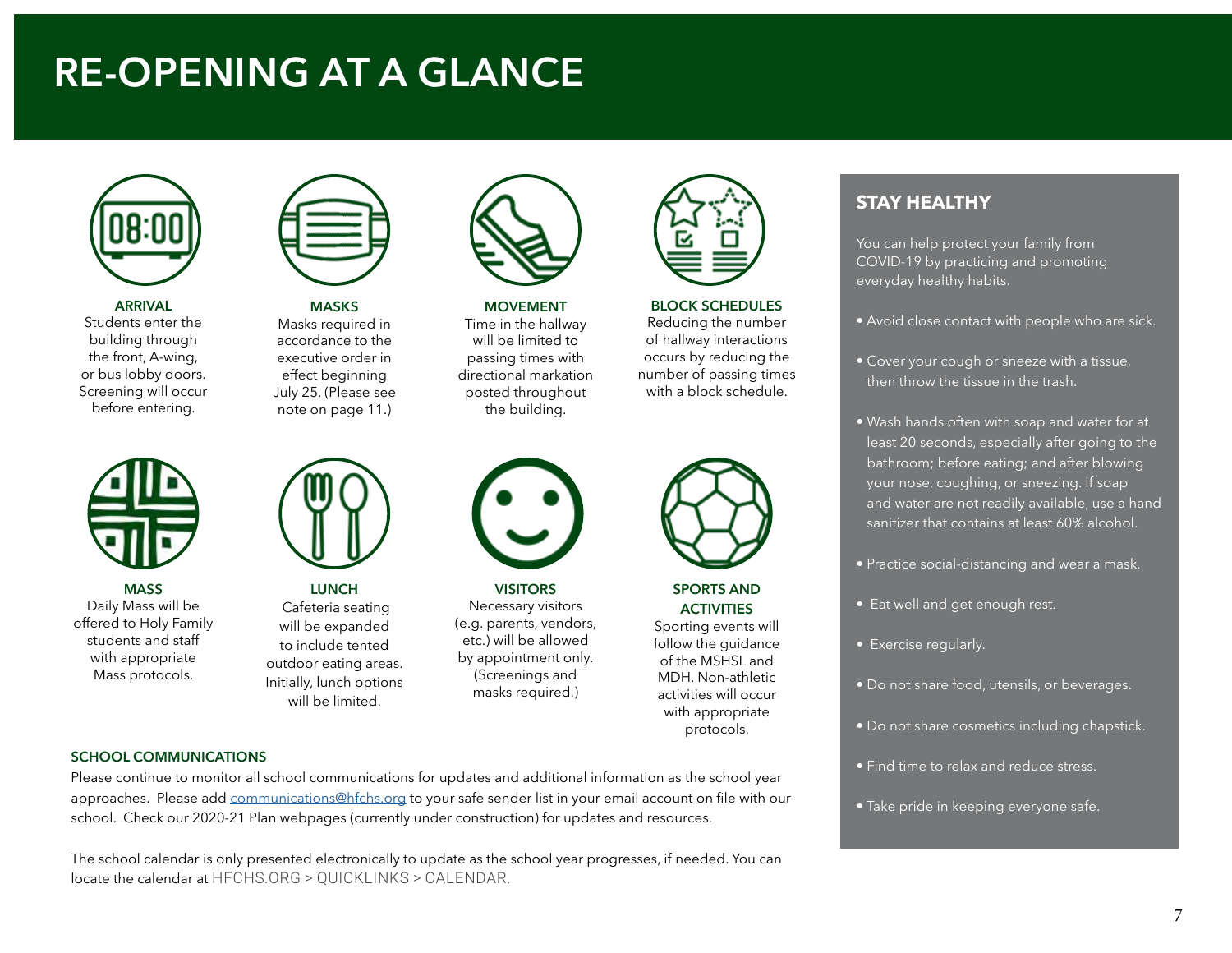# **COVID HEALTH SCREEN FLOW CHART**

### **MAKING THE RIGHT DECISION EACH DAY STARTS WITH THIS DECISION TREE.**



### **COVID-19 HEALTH DEFINITIONS**

#### EXPOSURE:

If you have been within 6 feet of an infected person for at least 15 minutes starting from 48 hours before the person began feeling sick until the time the patient was isolated.

#### SYMPTOMS:

 One of the following: 1. Fever (+100.4) or chills 2. A new cough 3. Shortness of breath

2+ of the following:

- 1. Gastrointestinal symptoms of nausea, vomiting, or diarrhea
- 2. A new sore throat
- 3. New muscle aches
- 4. New loss of smell/taste
- 5. Congestion/runny nose

If you answer "yes" to any of these screening questions, we advise you to stay home, isolate, and contact your health care provider.

Report the absence by contacting the school office at (952) 443-4659 or via email at [schooloffice@hfchs.org](http://schooloffice@hfchs.org).

**Please refer to the decision tree to the left.**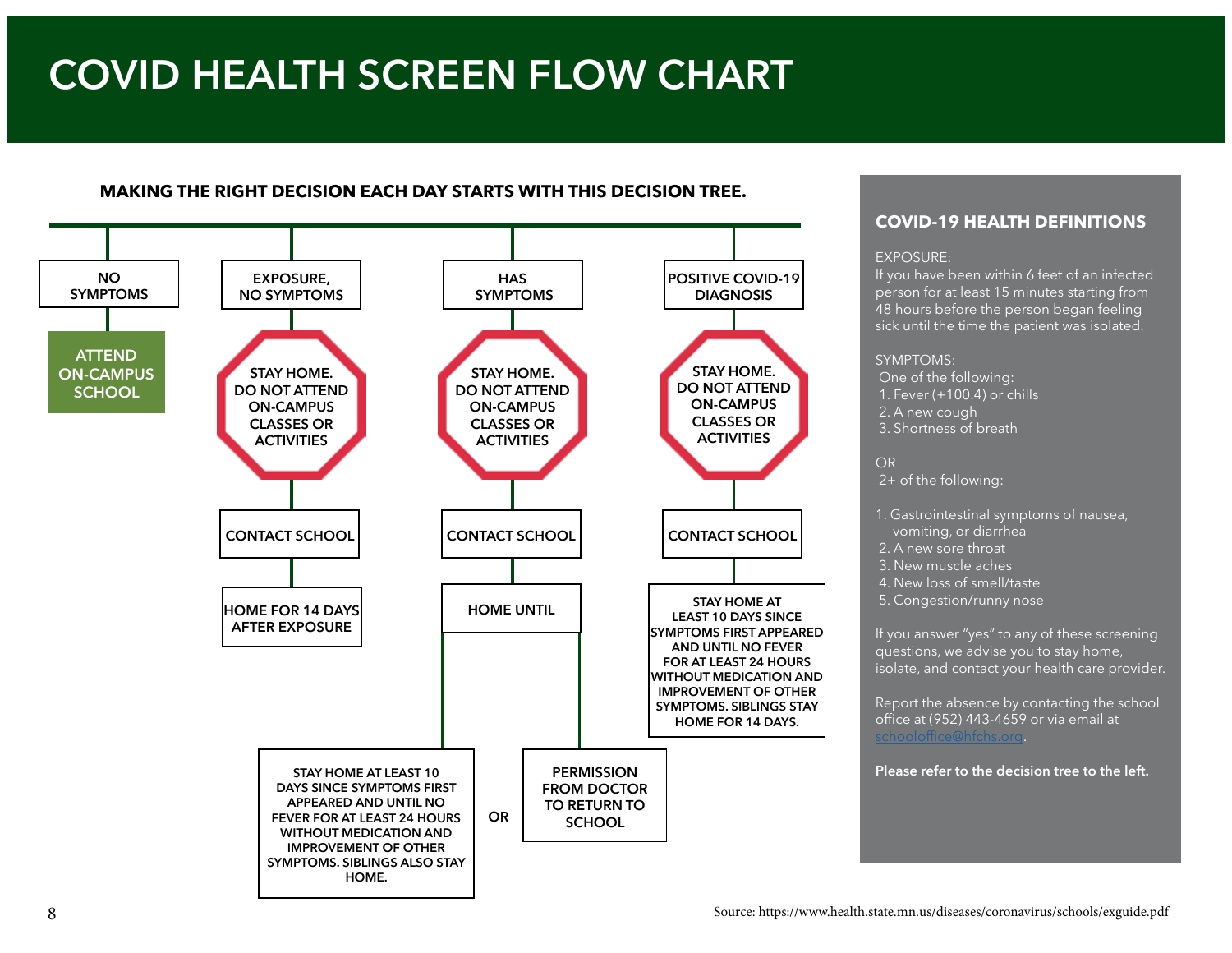# **2020-21 RETURN-TO-CAMPUS OPENING SCHEDULES**

# **OPENING THE SCHOOL YEAR WITH A NEW SCHEDULE**

For the early weeks and months of our return to campus, we will alter our daily schedules and attendance practices slightly. We will move to a block schedule with a slightly earlier release time on Fridays for our faculty and staff to attend professional development training. Block schedule designs limit the amount of movement in the hallways throughout the day, thereby reducing exposures.

### **STUDY HALLS AT THE START AND END OF DAY**

Students with a first-period study hall will not be required to come to school until their first class of the day. There will be supervised study halls available for those who need to be dropped off, take a bus, or arrive with a sibling. Students with a study hall at the end of the day will be allowed to leave after their last class is over. Students will **not** be able to leave during a study hall (other than final period study halls) or lunch. We do not have an open campus.

**Orientation days for all students replace this year's Schedule Pick-up Day.** During the first week of school, we will learn and adjust to our new protocols and procedures and complete technology training necessary for each class. Tasks normally completed on Schedule Pick Up Day such as taking ID pictures, purchasing required supplies, and picking up parking passes, class schedules, and activity passes will occur on the orientation days.

### **WEEK 1 SCHEDULE - ALL STUDENTS WILL EXPERIENCE A 2020-21 ORIENTATION BEFORE A FULL RETURN TO CAMPUS ON SEPTEMBER 3.**

**Monday, August 31** - Orientation/first day of school for 9th-grade students **Tuesday, September 1** - Orientation day for 10th-grade students only in the school building **Wednesday, September 2** - Orientation day for 11th and 12th-grade students in the school building **Thursday, September 3** - All students in the school building **Friday, September 4** - No School

Watch for more orientation information in August. Students participating in full-time online classes will receive additional information regarding participation in these days. Healthy, non-COVID exposed students (as explained on page 8) may attend after-school practices on August 31-September 2. Only students participating in orientation should be in the building between 8:00 a.m.-2:45 p.m.

### **BLOCK SCHEDULES**

Beginning on September 3, all students will attend school utilizing a block schedule. The finalized block schedule with a more detailed explanation will be released before orientation. The school day will still start at 8:00 a.m. and end at 2:45 p.m. on Monday-Thursday, and 2:09 p.m. on all Fridays. Your mySchool account will help you stay on track with the daily schedule, and all students will receive an explanation at orientation.

# **TRANSPORTATION SCHEDULES**

Transportation schedules are not yet finalized. We will share schedules and protocols with families as soon as they are available.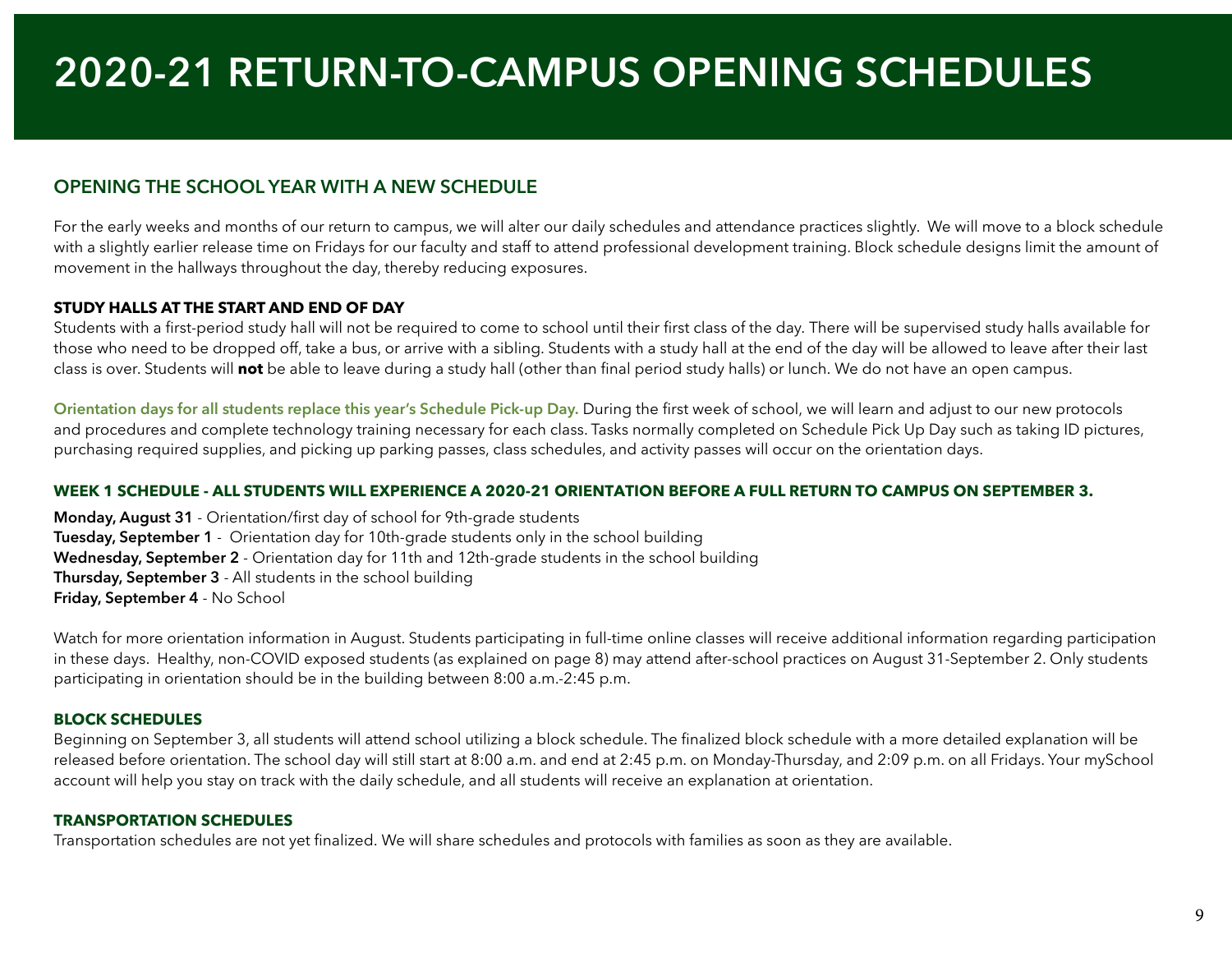# **REQUIRED PROTOCOLS FROM THE ARCHDIOCESE**

Educating young people in the light of Christ is foundational to the mission of the Catholic Church. While the Church has carried out this work of education in the midst of social, health,and political crises, the current global COVID-19 pandemic has prompted unprecedented reflection on education and the central role of the physical school community in promoting the academic, spiritual, and emotional growth of the child. In preparing for the start of the 2020-21 school year, our local Church and the wider educational community throughout the state and the country will be required to make morally responsible decisions for how we educate the future citizens and leaders of our society during a pandemic, with special consideration for those children who are the most vulnerable among us. With the information that is currently available, we affirm that the most prudent decision for Catholic schools is to plan for the safe reopening of its school buildings at the start of the 2020-21 school year.

# **ARCHDIOCESE OF SAINT PAUL AND MINNEAPOLIS KEY AREAS OF PREPAREDNESS**

### **1. PROHIBITING BEHAVIORS THAT SPREAD**

Students, employees, and visitors showing no sign of illness will be present in the school building.

### **2. MAINTAINING HEALTHY FACILITIES**

Routine cleaning and disinfecting of classroom surfaces, restrooms, lunchrooms, meeting rooms, and drop-off and pickup locations.

### **3. MAINTAINING HEALTHY OPERATIONS**

Families, students and employees, have been informed of and encouraged to self-monitor for signs and symptoms of COVID-19 through regular health checks.

# **4. COMMUNICATING, TRAINING, AND EDUCATING**

Parents, staff, teachers, and all others in the school community have been educated on health and safety procedures for shared involvement and responsibility.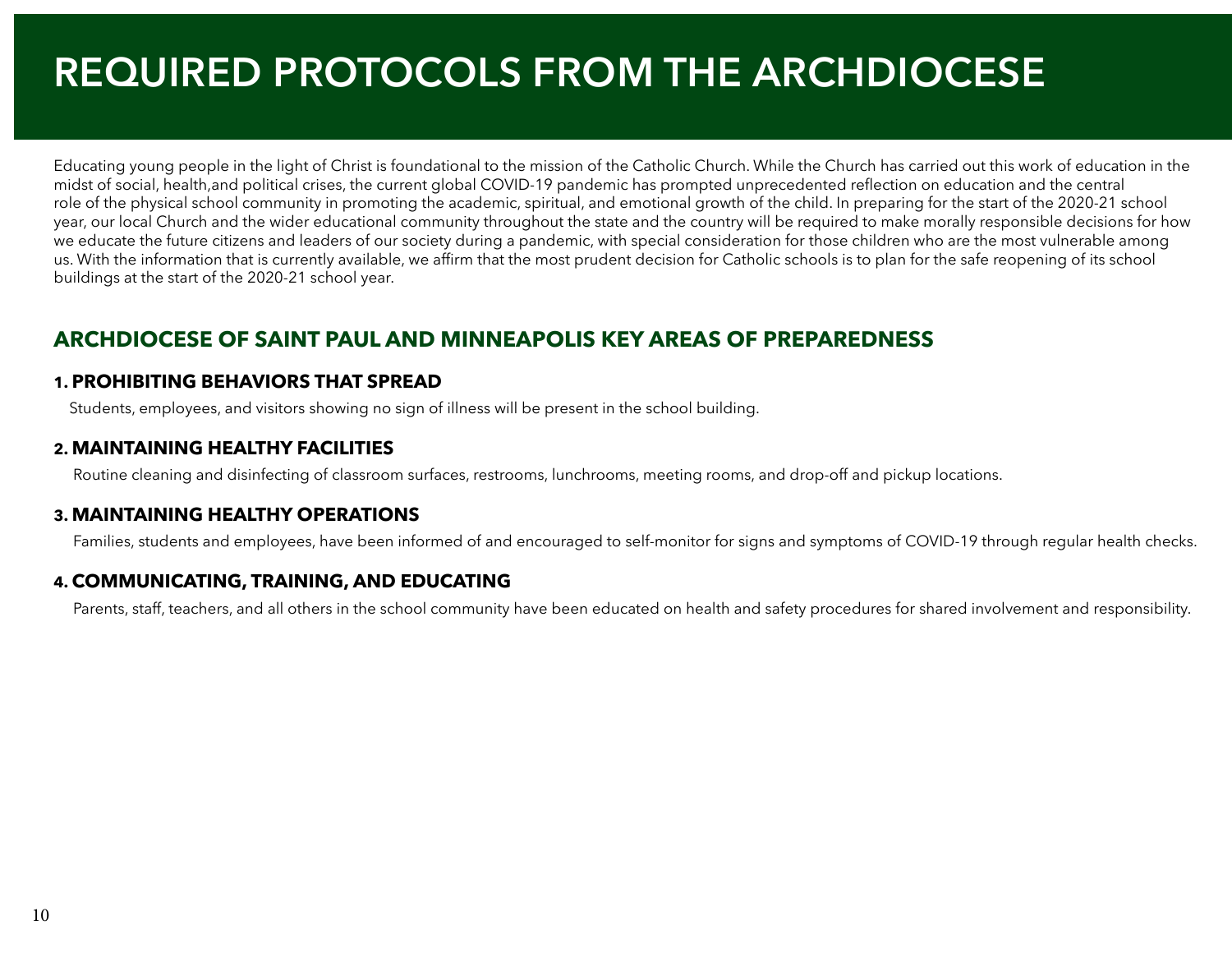# **RETURN-TO-CAMPUS PLANNING COMMITTEES**

President Michael Brennan, Principal John Dols, Assistant Principal for Academic Affairs Melissa Livermore, and Assistant Principal of Student Life Matt Thuli offer their deepest appreciation for the hard and important work completed by our return-to-campus planning teams. We are also forever indebted to our committed faculty and staff who will join them in carrying out the protocols developed, shared by our planning teams, and accepted by the Board of Directors.

# **EDUCATIONAL PROGRAMMING DESIGN**

Michael Brennan, President John Dols, Principal Melissa Livermore, Assistant Principal Matt Thuli, Assistant Principal Nick Tibesar, Activities Director Father Gjengdahl, Faculty Annie Kandiko, Faculty Carlee Kocon, Faculty Ian Parzyck, Faculty Brad Perrin-Smith, Faculty

# **FACILITY AND BEHAVIORAL COMPLIANCE**

Michael Brennan, President John Dols, Principal Melissa Livermore, Assistant Principal Matt Thuli, Assistant Principal Robin Krier, Alumni Parent/Regional Operations Manager,ESi\* Mic Puklich/Alumni Parent/Attorney, Neaton & Puklich P.L.L.P.\* Todd Stohlmeyer, Current Parent/Vice President, Cargill\* Jim Tisel, Faculty Tim Triplett, Assistant Activities Director Blaine Wegner, Maintenance

The teams also consulted with SourceWell Technology, SevenHills Cleveland Benefit Partners Human Resources, and Cargill Environmental Health and Safety.

Our 2020-21 plans were designed with the most current information and research available to us. As has been the case since COVID-19 first appeared, situations, knowledge, and guidelines can change. If they do, we will address those situations appropriately and make changes as needed. We will also frequently evaluate how processes and protocols are working for our students and faculty. Thank you for your support and cooperation.

**NOTE ON MASKS:** On July 22, Governor Tim Walz signed an Executive Order requiring face covering in private and public indoor spaces. Holy Family Catholic High School is working to better understand the specific application of the Executive Order for our school. Please watch for additional communication clarifying mask-wearing requirements while on campus.

\* indicates HFCHS Board Member